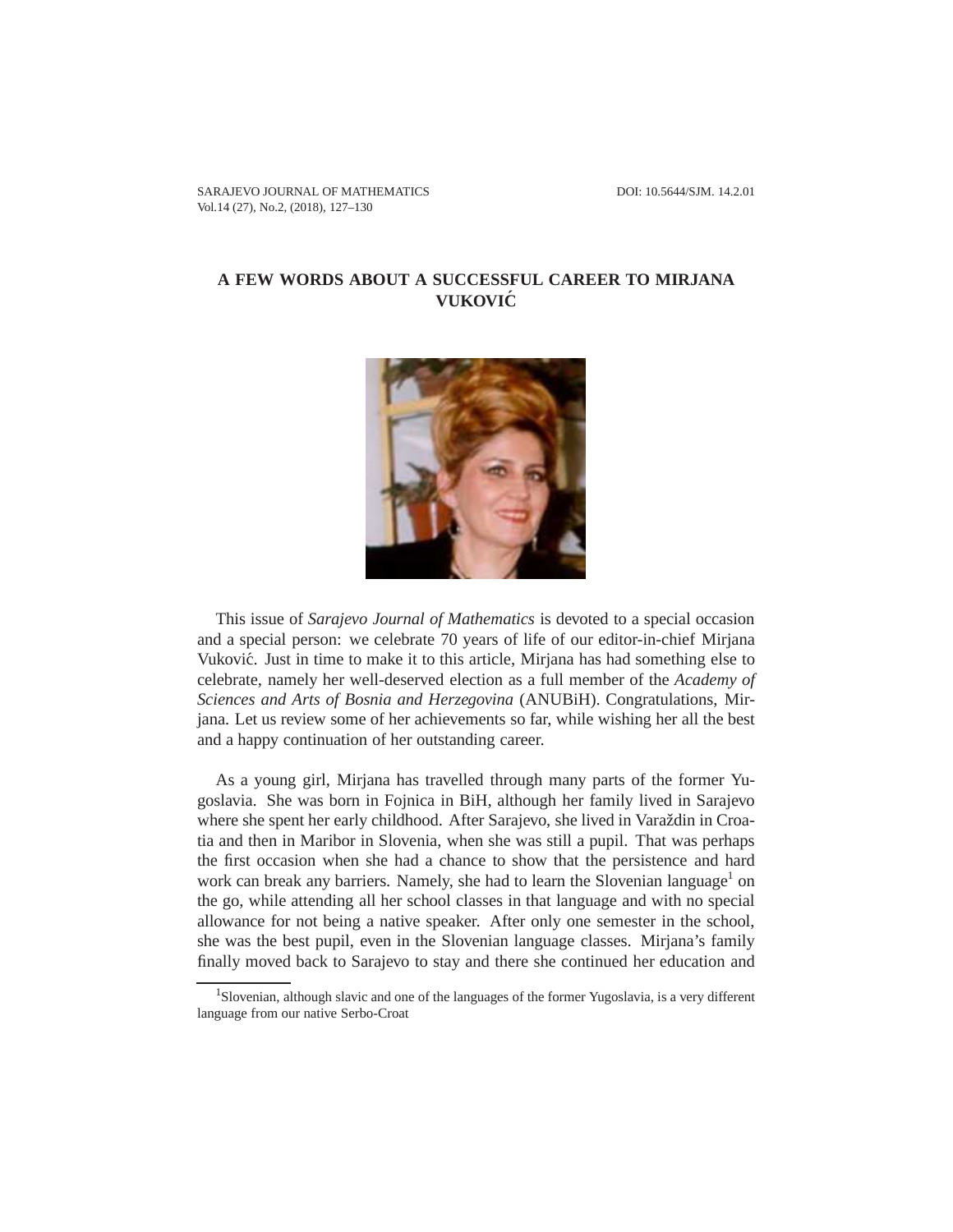successes as a best pupil, in particular in the "*Grammar School III*" (*Treca Gim- ´ nazija*) and as a student at the *Department of Mathematics of the Faculty of Natural Sciences and Mathematics* (PMF) of the University of Sarajevo, where she, as one of the best students, got all silver and a gold medal<sup>2</sup>, as well as the prize from the *Foundation "Hasan Brkic" of the University of Sarajevo ´* . Her excellent work as a student was noticed by her professors, in particular by Academician Mahmut Bajraktorević who elected her in 1972, immediately at the end of her studies, to the highly coveted post of the assistant for his lectures on Complex Analysis, whom Mirjana later succeeded at the chair of Complex Analysis at PMF. She also held lectures and tutorials in numerous other subjects, in the field of algebra, analysis, and geometry. Mirjana obtained her PhD at PMF in 1979, with the topic "*Some Problems on Summability and their Applications to Generalised Fourier Series*" (in Serbo-Croat), after also completing two years of the study of physics and a master's thesis on "*Hensel fields and Henselisations*" (in Serbo-Croat) in 1975. Mirjana stayed at PMF throughout her career. Between 2002 and 2016 she also worked as a Professor at the *University of East Sarajevo* (UES). At UES she funded and directed the postgraduate studies in mathematics, taught at a high international level.

Although Mirjana's career was so closely tied to PMF and Sarajevo from the very beginning and through the good and bad times, Mirjana acquired her education at the world's most prestigious universities such as the "*Lomonosov – Moscow State University*" in Moscow and "*Pierre et Marie Curie*" *University* in Paris. She first went to Lomonosov as a student receiving scholarship from the Soviet government. As for the "*Pierre et Marie Curie*" University, in a long term collaboration with the celebrated French mathematician Marc Krasner there, Mirjana developed one of the most beautiful and cited strains of her research results, on paragraded structures (groups, rings, modules). In this work they have introduced a theory which is at the same time a generalisation of the classical graded structures as defined by Bourbaki and an extension of the earlier works by Marc Krasner. These structures, called paragraded (groups, rings, modules), in all three cases have the closure property with respect to the direct product and the direct sum, contrary to the category of graded structures. This work appeared for the first time in three joint papers published in the *Proceedings of the Japan Academy* as well as a scientific monograph: *Paragraded Structures (groups, rings, modules)* (in French), published in 1987 in the prestigious monographic series: *Queen's Papers in Pure and Applied Mathematics, Queen's University*, in Canada. As a theory in abstract algebra, the theory of paragraded structures will see its full potential of applications only in the years to come, but some applications are already known. Several papers by various authors have developed interesting applications of paragraded

 ${}^{2}$ A silver medal is given to the best student of the University at each of the years one to three of their studies, and a gold one to the best finalist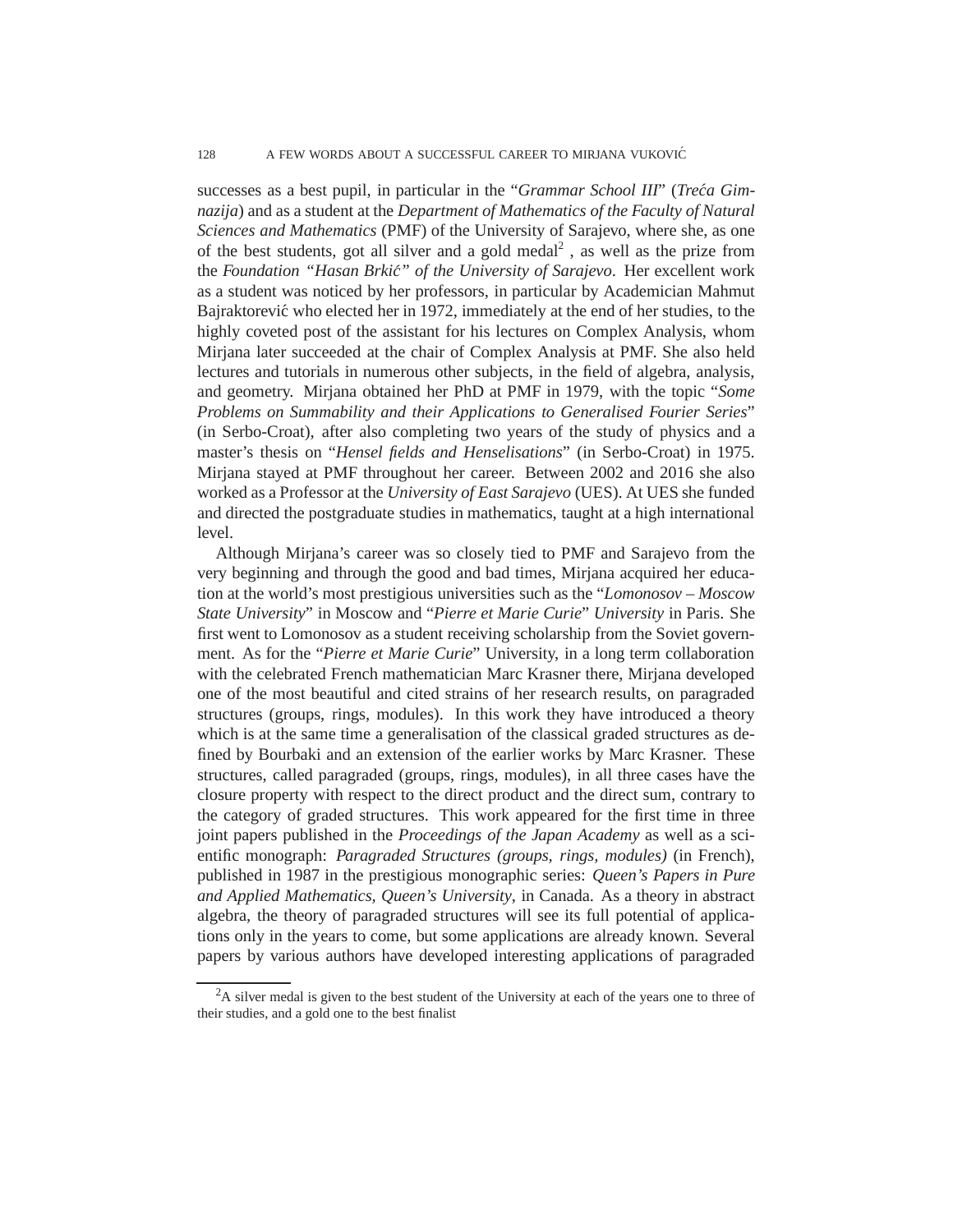structures to algebra and number theory, but also to logic, including elementary modules. Since its introduction in the 1980s, this theory is still very vivid and attracts many researchers.

In addition to the two long international collaborations mentioned above, Mirjana was an invited professor at many other world's universities including *Charles' University* in Prague, *University Joseph Fourier* in Grenoble, *The Fields Institute* in Toronto, *Technical University of Vienna* in Vienna, *Tsukuba University* in Tsukuba, and others.

Mirjana collaborates with a large number of mathematicians and universities and her openness and the welcome she enjoys everywhere are witnessed by the facility that she has had to attract a diverse body of editors to our editorial board, even after the difficult times that the scientific collaboration in the region has suffered as a consequence of the political situation at the time of the dissolution of Yugoslavia. This welcome is also witnessed by the participation of many mathematicians at two international conferences: "*Graded Structures in Algebra and their Applications", dedicated to the memory of Professor Marc Krasner, IUC, Dubrovnik* – 2016 and "*Modern Algebra and Analysis and their Applications"* that was held in September 2018 in Sarajevo and where they have gathered to celebrate her birthday and achievements.

Mirjana's rich publication list shows about 50 research papers in peer-refereed international journals, in areas as diverse as her two main topics of algebra and analysis but also in applied mathematics, as well as many conference, survey, review and educational papers and a scientific monograph. She is the author of many textbooks, among which some have become classics, such as the *Group Theory and Representations with Applications in Physics* (in Serbo-Croat). This book is used as a textbook at many universities and in the opinion of its reviewers "*filled the void in the textbook literature in South Slavic languages, especially in the relation to the theory of the representations of groups and continuous groups."* Some of Mirjana's books are still to appear, such as her upcoming book on Algebra co-authored with the late Academician Veselin Perić.

While giving the reader the flavour of Mirjana's mathematical work, I am purposefully avoiding any temptation to reduce this article to a listing of her theorems, as important as they may be or a diatribe on her number of citations. This type of information may fully describe some mathematicians, those who have spent their career chasing numbers and recognition. But this type of information, available to anybody interested on any one of the many international sites that one can easily consult, is only a part of what Mirjana's career is all about. She stands as somebody who has devoted all her life to scientific brilliance, sharing it and spreading it, without any other motivation but to serve the mathematical community and the moral community of humanity to her best ability. This includes advising more than